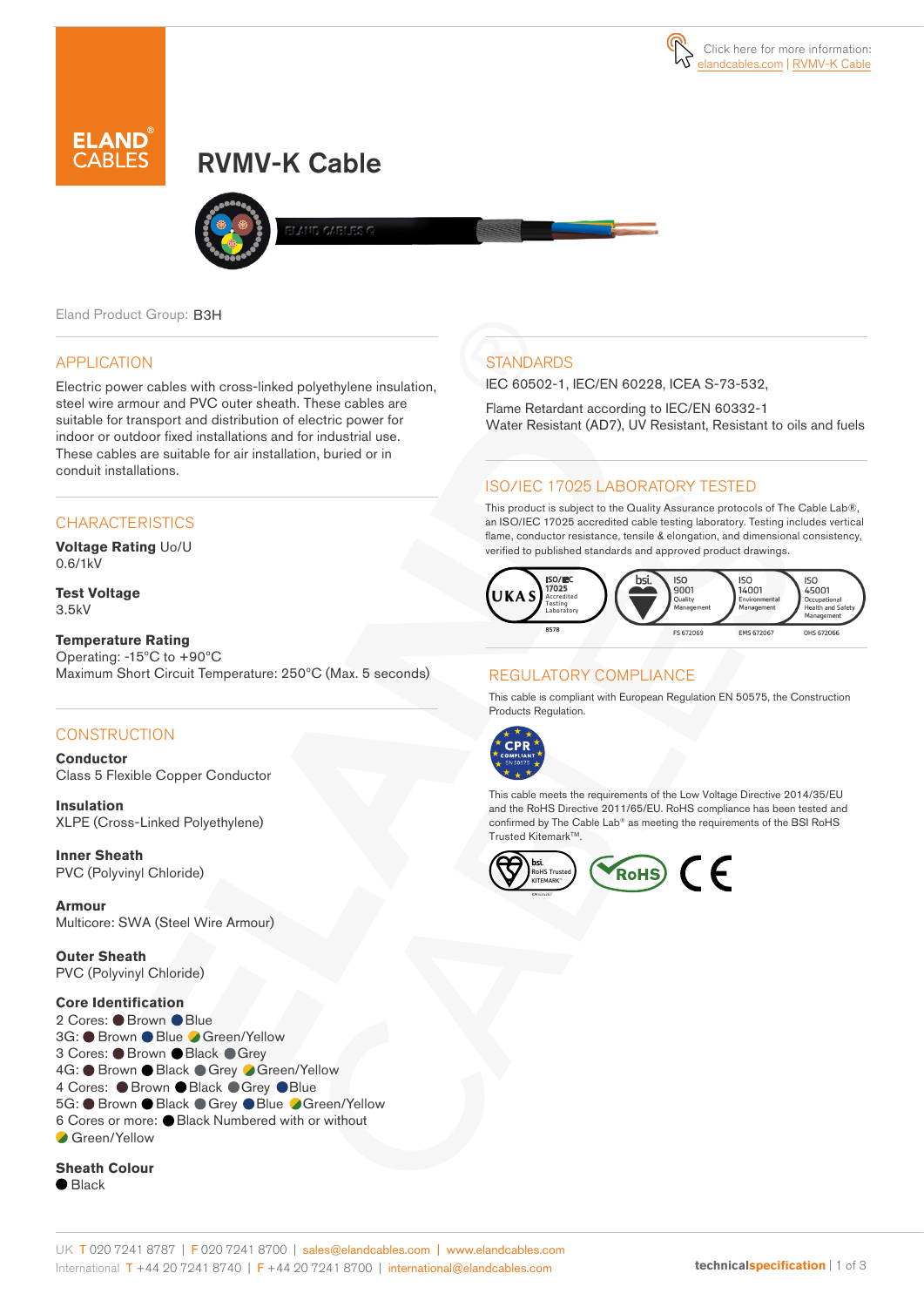

# DIMENSIONS

**ELAND**<br>CABLES

| ELAND PART NO.    | NO. OF<br><b>CORES</b> | NOMINAL CROSS<br>SECTIONAL AREA<br>mm <sup>2</sup> | OF INSULATION<br>mm | OF INNER SHEATH<br>mm | OF WIRE<br>mm | NOMINAL THICKNESS NOMINAL DIAMETER NOMINAL DIAMETER NOMINAL THICKNESS NOMINAL OVERALL NOMINAL<br>OF OUTER SHEATH<br>mm | <b>DIAMETER</b><br>mm | <b>WEIGHT</b><br>kg/km |
|-------------------|------------------------|----------------------------------------------------|---------------------|-----------------------|---------------|------------------------------------------------------------------------------------------------------------------------|-----------------------|------------------------|
| B3H020015BK       | $\overline{2}$         | 1.5                                                | 0.7                 | 8.4                   | 0.8           | 1.4                                                                                                                    | 12.8                  | 322                    |
| B3H020025BK       | $\mathfrak{2}$         | 2.5                                                | 0.7                 | 9.2                   | 0.8           | 1.4                                                                                                                    | 13.6                  | 367                    |
| B3H020040BK       | $\mathbf{2}$           | $\overline{4}$                                     | 0.7                 | 10.2                  | 0.8           | 1.4                                                                                                                    | 14.6                  | 431                    |
| B3H020060BK       | $\mathfrak{2}$         | 6                                                  | 0.7                 | 11.3                  | 0.8           | 1.4                                                                                                                    | 15.7                  | 506                    |
| B3H02010BK        | $\mathbf{2}$           | 10                                                 | 0.7                 | 13.2                  | 0.8           | 1.5                                                                                                                    | 17.8                  | 664                    |
| B3H02016BK        | $\overline{2}$         | 16                                                 | 0.7                 | 15.3                  | 0.8           | 1.6                                                                                                                    | 20.1                  | 863                    |
| B3H02025BK        | $\mathbf{2}$           | 25                                                 | 0.9                 | 18.5                  | 1.6           | 1.8                                                                                                                    | 25.3                  | 1540                   |
| B3H02035BK        | $\mathfrak{2}$         | 35                                                 | 0.9                 | 20.9                  | 1.6           | 1.8                                                                                                                    | 27.7                  | 1882                   |
| B3H030015BK       | 3                      | 1.5                                                | 0.7                 | 8.9                   | 0.8           | 1.4                                                                                                                    | 13.3                  | 347                    |
| B3H030025BK       | 3                      | 2.5                                                | 0.7                 | 9.8                   | 0.8           | 1.4                                                                                                                    | 14.1                  | 403                    |
| B3H030040BK       | 3                      | $\overline{4}$                                     | 0.7                 | 10.8                  | 0.8           | 1.4                                                                                                                    | 15.2                  | 478                    |
| B3H030060BK       | 3                      | 6                                                  | 0.7                 | 12.0                  | 0.8           | 1.4                                                                                                                    | 16.4                  | 573                    |
| <b>B3H03010BK</b> | 3                      | 10                                                 | 0.7                 | 14.1                  | 0.8           | 1.5                                                                                                                    | 18.7                  | 770                    |
| B3H03016BK        | 3                      | 16                                                 | 0.7                 | 16.3                  | 1.6           | 1.6                                                                                                                    | 22.7                  | 1325                   |
| B3H03025BK        | 3                      | 25                                                 | 0.9                 | 19.8                  | 1.6           | 1.7                                                                                                                    | 26.4                  | 1767                   |
| <b>B3H03035BK</b> | 3                      | 35                                                 | 0.9                 | 22.4                  | 1.6           | 1.8                                                                                                                    | 29.2                  | 2203                   |
| <b>B3H03050BK</b> | 3                      | 50                                                 | 1.0                 | 25.9                  | 1.6           | 2.0                                                                                                                    | 33.1                  | 2840                   |
| <b>B3H03070BK</b> | 3                      | 70                                                 | 1.1                 | 30.7                  | 2.0           | 2.1                                                                                                                    | 38.9                  | 4074                   |
| B3H03095BK        | 3                      | 95                                                 | 1.1                 | 33.8                  | 2.0           | 2.3                                                                                                                    | 42.4                  | 4881                   |
| B3H03120BK        | 3                      | 120                                                | 1.2                 | 37.9                  | 2.0           | 2.4                                                                                                                    | 46.7                  | 6580                   |
| <b>B3H03150BK</b> | 3                      | 150                                                | 1.4                 | 49.3                  | 2.5           | 2.9                                                                                                                    | 60.1                  | 7800                   |
| <b>B3H03185BK</b> | 3                      | 185                                                | 1.6                 | 51.4                  | 2.5           | 2.9                                                                                                                    | 62.2                  | 9100                   |
| B3H03240BK        | 3                      | 240                                                | 1.7                 | 53.5                  | 2.5           | 2.9                                                                                                                    | 64.3                  | 11160                  |
| B3H03095/50BK     | $3+E$                  | $95 + 50$                                          | 1.1/1.0             | 34.4                  | 2.0           | 1.7                                                                                                                    | 42.2                  | 5427                   |
| B3H03120/70BK     | $3+E$                  | $120 + 70$                                         | 1.2/1.1             | 38.4                  | 2.0           | 2.0                                                                                                                    | 46.8                  | 6706                   |
| B3H03150/70BK     | $3+E$                  | $150 + 70$                                         | 1.4/1.1             | 44.6                  | 2.5           | 2.0                                                                                                                    | 53.1                  | 7765                   |
| B3H03185/70BK     |                        | $185 + 70$                                         | 1.6/1.1             | 49.3                  | 2.5           | 2.2                                                                                                                    | 58.7                  | 9659                   |
| B3H03185/95BK     | $3+E$<br>$3+E$         | $185 + 95$                                         | 1.6/1.1             | 50.6                  | 2.5           | 2.2                                                                                                                    | 60.1                  | 9924                   |
| B3H03240/120BK    | $3+E$                  | $240 + 120$                                        | 1.7/1.2             | 52.7                  | 2.5           | 2.2                                                                                                                    | 62.3                  | 12440                  |
| B3H040015BK       | 4                      | 1.5                                                | 0.7                 | 9.7                   | 0.8           | 1.4                                                                                                                    | 14.1                  | 386                    |
| B3H040025BK       | $\overline{4}$         | 2.5                                                | 0.7                 | 10.6                  | 0.8           | 1.4                                                                                                                    | 15.0                  | 457                    |
| B3H040040BK       | 4                      | 4                                                  | 0.7                 | 11.8                  | 0.8           | 1.5                                                                                                                    | 16.4                  | 555                    |
| B3H040060BK       | 4                      | 6                                                  | 0.7                 | 13.2                  | 0.8           | 1.5                                                                                                                    | 17.8                  | 669                    |
| B3H04010BK        | $\overline{4}$         | 10                                                 | 0.7                 | 15.5                  | 0.8           | 1.6                                                                                                                    | 20.3                  | 914                    |
| B3H04016BK        | 4                      | 16                                                 | 0.7                 | 18.0                  | 1.6           | 1.7                                                                                                                    | 24.6                  | 1552                   |
| B3H04025BK        | 4                      | 25                                                 | 0.9                 | 22.1                  | 1.6           | 1.8                                                                                                                    | 28.7                  | 2095                   |
| B3H04035BK        | 4                      | 35                                                 | 0.9                 | 24.8                  | 1.6           | 1.9                                                                                                                    | 31.8                  | 2644                   |
| B3H04050BK        | 4                      | 50                                                 | 1.0                 | 28.8                  | 2.0           | 2.1                                                                                                                    | 37.0                  | 3680                   |
| B3H04070BK        | 4                      | 70                                                 | 1.1                 | 34.1                  | 2.0           | $2.2\,$                                                                                                                | 42.5                  | 4903                   |
| B3H050015BK       | 5G                     | 1.5                                                | $0.7\,$             | 10.5                  | $0.8\,$       | 1.4                                                                                                                    | 14.9                  | 427                    |
| B3H050025BK       | 5G                     | 2.5                                                | 0.7                 | 11.6                  | 0.8           | 1.5                                                                                                                    | 16.2                  | 517                    |
| B3H050040BK       | 5G                     | 4                                                  | 0.7                 | 12.9                  | 0.8           | 1.5                                                                                                                    | 17.5                  | 626                    |
| B3H050060BK       | 5G                     | $6\,$                                              | 0.7                 | 14.4                  | $0.8\,$       | 1.6                                                                                                                    | 19.2                  | 774                    |
| B3H05010BK        | 5G                     | 10                                                 | $0.7\,$             | 17.0                  | 1.6           | 1.7                                                                                                                    | 23.6                  | 1373                   |
| B3H05016BK        | 5G                     | 16                                                 | 0.7                 | 19.8                  | 1.6           | 1.8                                                                                                                    | 26.6                  | 1796                   |
| B3H05025BK        | 5G                     | 25                                                 | 0.9                 | 24.2                  | 1.6           | 1.9                                                                                                                    | 31.1                  | 2444                   |
| B3H05035BK        | 5G                     | 35                                                 | 0.9                 | 27.4                  | 2.0           | 2.0                                                                                                                    | 35.4                  | 3.338                  |
| B3H05050BK        | 5G                     | 50                                                 | 1.0                 | 31.8                  | 2.0           | $2.2\,$                                                                                                                | 40.2                  | 4316                   |
| B3H080015BK       | 8G                     | 1.5                                                | $0.7\,$             | 12.8                  | $0.8\,$       | 1.5                                                                                                                    | 17.4                  | 565                    |
| B3H160015BK       | 16G                    | 1.5                                                | 0.7                 | 16.5                  | 1.6           | 1.6                                                                                                                    | 22.9                  | 1120                   |
|                   |                        |                                                    |                     |                       |               |                                                                                                                        |                       |                        |

UK T 020 7241 8787 | F 020 7241 8700 | sales@elandcables.com | www.elandcables.com 2 of 3 | **technicalspecification** International T +44 20 7241 8740 | F +44 20 7241 8700 | international@elandcables.com